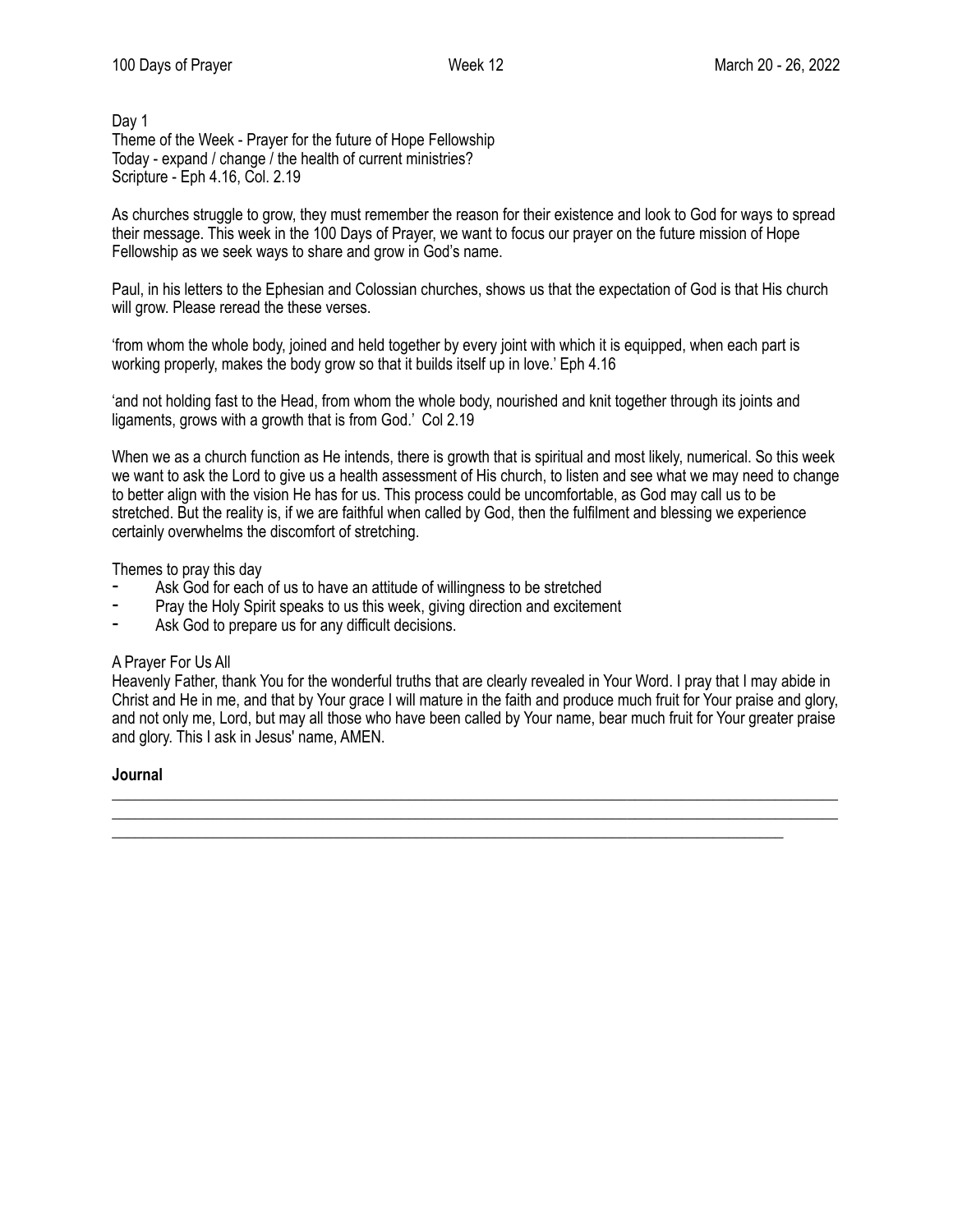## Day 2 Theme of the Week - Prayer for the future of Hope Fellowship Today - Prayer for the future heart of the church (generations to come) Scripture - Joel 2:28-32

I admit it, one look at the news or spending a day walking among the world, and I am grieved for my children and any future branches of my family tree. The lifestyle that is contrary to what Scripture calls us to, is the norm today and doesn't seem to be tilting toward God anytime soon. It's possible some days to throw your hands in the air and give up, thinking that God has lost.

But we should never believe that as we read the Bible. If we rest in the assurances of Scripture then we see that a day is coming (as prophesied in the Joel passage listed above) when in the end times there will be a great pouring out of the Spirit of God. Until that comes to pass, we want to continue to pray for our 'sons and daughters'.

The future generations of Hope Fellowship need to be lifted up in prayer. Pray for salvations, commitment, growth, strength and perseverance. Let's pray for the future hearts of Hope, for those people a month from now, a year from now, ten and twenty years from now.

Themes to pray today

- Pray encouragement over the Hope Fellowship community of faith
- Pray for the younger generations, for commitment and growth
- Ask God to bless, nourish and grow His church for years to come

# A prayer for us all

Heavenly Father, thank You for Your many precious promises to Your people Israel and that despite their rejection of Christ as Messiah, You have not rejected them. Thank You that in Your grace You gave Your Spirit at Pentecost to dwell in the heart of all who trust Christ as Saviour and thank You that this wonderful prophecy will one day be finally and fully fulfilled. But until that time.. use me I pray to tell out the good news of Christ. I pray for the generations to come of Hope Fellowship, that young and old, women, men and children would know Jesus and grow to be like Him. Amen

\_\_\_\_\_\_\_\_\_\_\_\_\_\_\_\_\_\_\_\_\_\_\_\_\_\_\_\_\_\_\_\_\_\_\_\_\_\_\_\_\_\_\_\_\_\_\_\_\_\_\_\_\_\_\_\_\_\_\_\_\_\_\_\_\_\_\_\_\_\_\_\_\_\_\_\_\_\_\_\_\_\_\_\_\_\_\_\_\_\_\_\_\_ \_\_\_\_\_\_\_\_\_\_\_\_\_\_\_\_\_\_\_\_\_\_\_\_\_\_\_\_\_\_\_\_\_\_\_\_\_\_\_\_\_\_\_\_\_\_\_\_\_\_\_\_\_\_\_\_\_\_\_\_\_\_\_\_\_\_\_\_\_\_\_\_\_\_\_\_\_\_\_\_\_\_\_\_\_\_\_\_\_\_\_\_\_

\_\_\_\_\_\_\_\_\_\_\_\_\_\_\_\_\_\_\_\_\_\_\_\_\_\_\_\_\_\_\_\_\_\_\_\_\_\_\_\_\_\_\_\_\_\_\_\_\_\_\_\_\_\_\_\_\_\_\_\_\_\_\_\_\_\_\_\_\_\_\_\_\_\_\_\_\_\_\_\_\_\_\_\_\_\_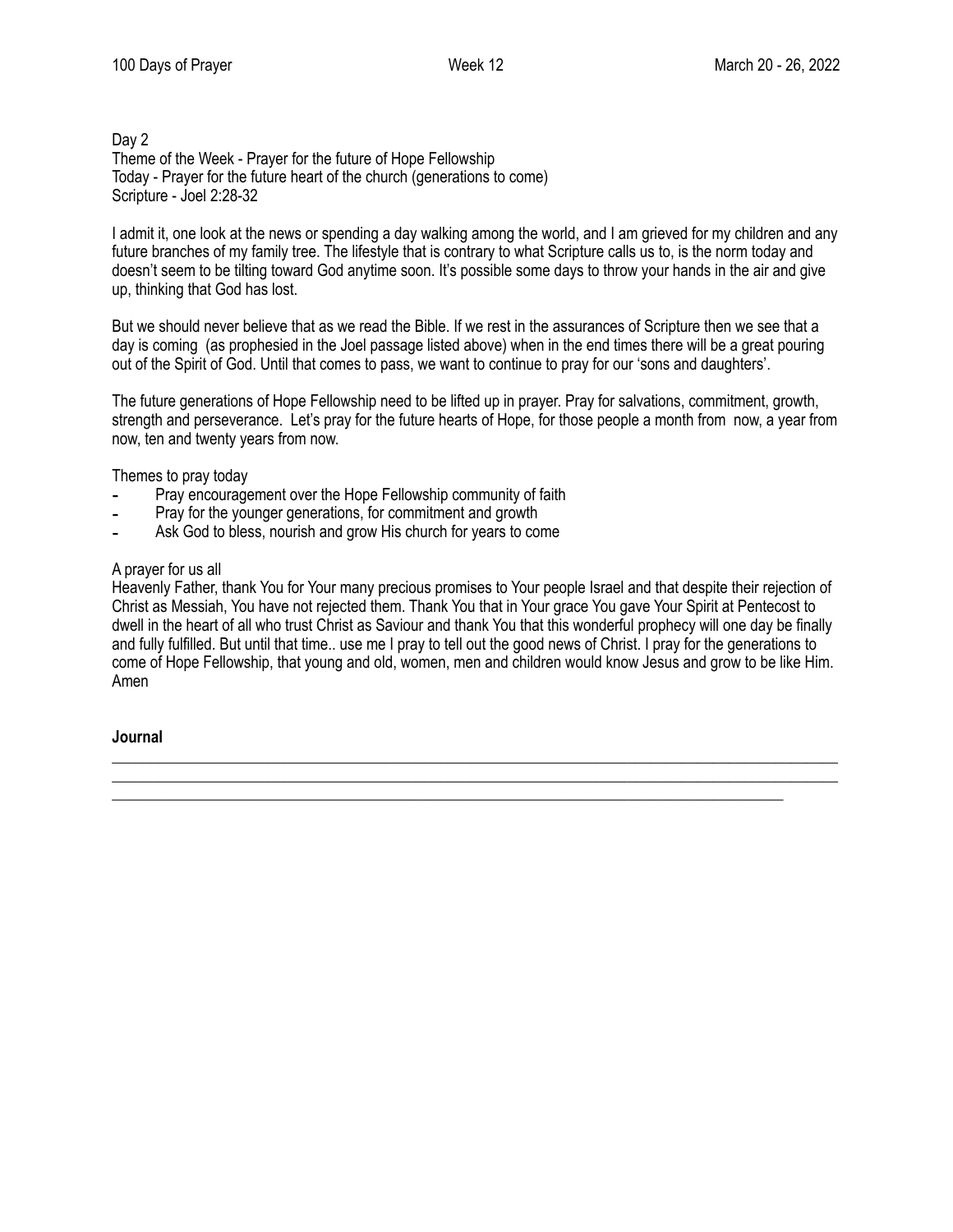Day 3

Theme of the Week - Prayer for the future of Hope Fellowship Today - Praying for reconciliation and respect in the community Scripture - Proverbs 22:1

A good name. Well, it matters. It's no secret that the name of Jesus Christ has taken many hits due to the actions, or lack thereof, of His followers. Over the past months, and no doubt in the months to come, there are the reports and findings of the remains of children from the Residential School network. It's tragic and heart-breaking and demonstrates the long road that needs to be travelled to bring reconciliation.

Granted Hope Fellowship had no hand in this chapter of Canadian history, in fact there are few theological similarities between Hope and churches involved. But what is the same and will lump the Hope Fellowship community of faith into the same category as those churches is the name of Jesus. Many Canadians looking for any reason to discredit God, His church and His Word, will point to these sad events and tune out anyone trying to tell them about Jesus.

How that be overcome? I've heard it said that the elevator to success is out or order, so you'll have to take the stairs one step at a time. Rebuilding the name of Jesus takes intentionality, effort and focus. We want to pray towards that, being intentional in loving and serving this region fin the name of Jesus. Why? Well not only is the name of Jesus a good name, its the name above all names.

Themes to pray over today

Ask God to reveal to us at Hope Fellowship

#### A prayer for us all today

 Father, Your Word indicates the way we interact with those outside the faith will have a positive or a negative influence on whether they choose to follow You. There appears to be no neutral mode in our lives, for we do not live unto ourselves, but regularly give account for our actions and attitudes daily. Inconsistency and double standards are ancient, effective traps Satan has set for believers. For those ensnared by this trap the unbelieving world points their accusatory finger crying, "Hypocrite!" Sadly, it is often a true characterization. May we, as Your disciples, be faithful in our walk and consistent in our talk as we serve You at home, in the workplace, in our churches, and in our sphere of influence. We do not want to disgrace the holy name of Jesus, but we want to honour His name as we glorify You in all we do. It is in Jesus' holy name that we pray. Amen.

\_\_\_\_\_\_\_\_\_\_\_\_\_\_\_\_\_\_\_\_\_\_\_\_\_\_\_\_\_\_\_\_\_\_\_\_\_\_\_\_\_\_\_\_\_\_\_\_\_\_\_\_\_\_\_\_\_\_\_\_\_\_\_\_\_\_\_\_\_\_\_\_\_\_\_\_\_\_\_\_\_\_\_\_\_\_\_\_\_\_\_\_\_ \_\_\_\_\_\_\_\_\_\_\_\_\_\_\_\_\_\_\_\_\_\_\_\_\_\_\_\_\_\_\_\_\_\_\_\_\_\_\_\_\_\_\_\_\_\_\_\_\_\_\_\_\_\_\_\_\_\_\_\_\_\_\_\_\_\_\_\_\_\_\_\_\_\_\_\_\_\_\_\_\_\_\_\_\_\_\_\_\_\_\_\_\_

\_\_\_\_\_\_\_\_\_\_\_\_\_\_\_\_\_\_\_\_\_\_\_\_\_\_\_\_\_\_\_\_\_\_\_\_\_\_\_\_\_\_\_\_\_\_\_\_\_\_\_\_\_\_\_\_\_\_\_\_\_\_\_\_\_\_\_\_\_\_\_\_\_\_\_\_\_\_\_\_\_\_\_\_\_\_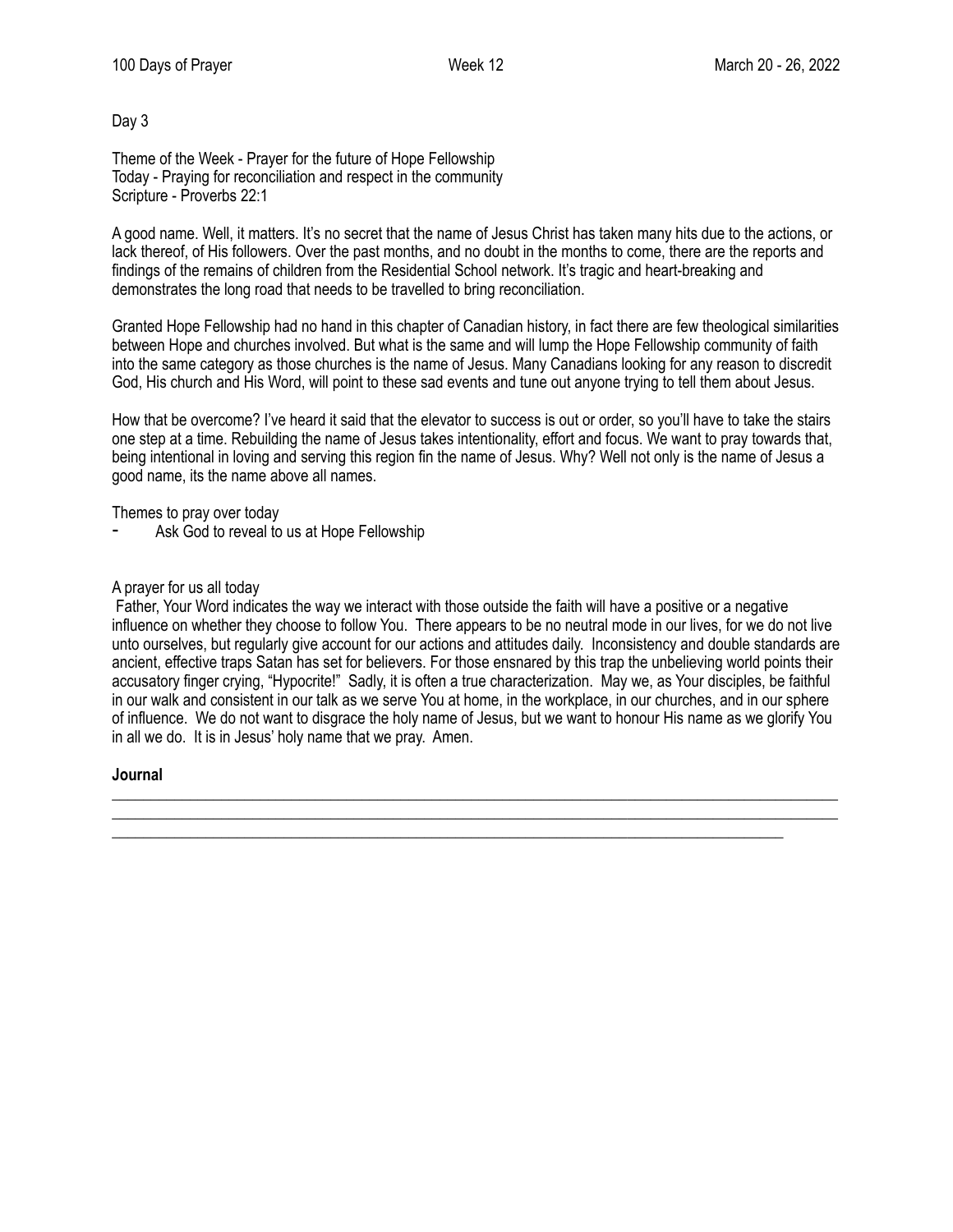Day 4 Theme of the Week - Prayer for the future of Hope Fellowship Today - Worship…What Does It Look Like? Scripture - Isaiah 25:1-5

As you read the words of Isaiah 25:1, when Isaiah speaks of exaltation and praise, your initial thought may gravitate toward worship singing. That's legitimate and understandable, but not complete. We have been conditioned to think that worship is singing, and although it certainly helps change our focus and direct our thoughts, worship is so much more.

As we pray about the future of Hope Fellowship, we want to lift up the aspect of worship as an event. It's no secret we have the opportunity for more to bless us in the area of worship singing, and we need to pray for that. But we want to also want to ask God to direct us in expanding our worship experiences to possibly include

- ⁃ Expanded Bible reading in the service
- ⁃ Prayer in ways outside of the usual format
- Acts of Service
- ⁃ Fellowship
- **Generosity**
- **Obedience**

Visit<https://justdisciple.com/worship-without-music/> for additional thoughts and direction.

Themes to pray over today

- ⁃ Praise the Lord for the freedom we have to worship Him
- Thank God for the opportunity to worship in the context of a community of faith
- Seek forgiveness for the selfish times in your life when worship of God has been neglected
- Pray for a vision of how Hope Fellowship can expand their worship experiences beyond singing

## A Prayer For Us All

Dear heavenly Father You are my God, my Lord and my Salvation. I will praise Your name for ever and ever for You have done wonderful things for me and for all who trust in Your unfailing goodness and mercy – praise the Lord oh my soul and let all that is within me glorify and worship His holy name – in Jesus name I pray, AMEN.

\_\_\_\_\_\_\_\_\_\_\_\_\_\_\_\_\_\_\_\_\_\_\_\_\_\_\_\_\_\_\_\_\_\_\_\_\_\_\_\_\_\_\_\_\_\_\_\_\_\_\_\_\_\_\_\_\_\_\_\_\_\_\_\_\_\_\_\_\_\_\_\_\_\_\_\_\_\_\_\_\_\_\_\_\_\_\_\_\_\_\_\_\_ \_\_\_\_\_\_\_\_\_\_\_\_\_\_\_\_\_\_\_\_\_\_\_\_\_\_\_\_\_\_\_\_\_\_\_\_\_\_\_\_\_\_\_\_\_\_\_\_\_\_\_\_\_\_\_\_\_\_\_\_\_\_\_\_\_\_\_\_\_\_\_\_\_\_\_\_\_\_\_\_\_\_\_\_\_\_\_\_\_\_\_\_\_

\_\_\_\_\_\_\_\_\_\_\_\_\_\_\_\_\_\_\_\_\_\_\_\_\_\_\_\_\_\_\_\_\_\_\_\_\_\_\_\_\_\_\_\_\_\_\_\_\_\_\_\_\_\_\_\_\_\_\_\_\_\_\_\_\_\_\_\_\_\_\_\_\_\_\_\_\_\_\_\_\_\_\_\_\_\_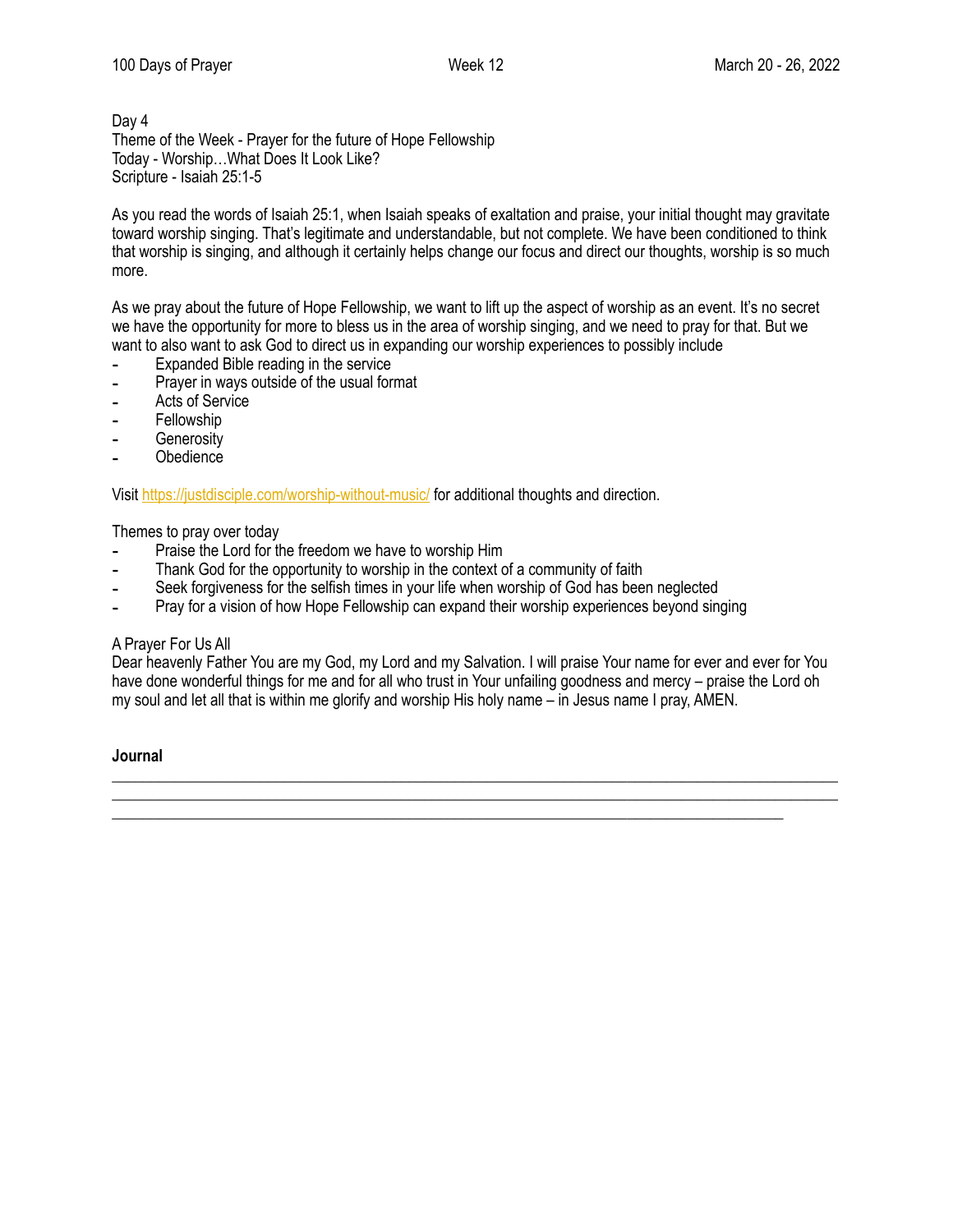# Day 5 Theme of the Week - Prayer for the future of Hope Fellowship Today - The culture of discipling Scripture - 2 Timothy 2:1–2

Who were the most influential people in your life? I'm sure you can picture numerous faces in your mind's eye right now, those individuals who made a difference in your life. Those people who took the time to teach you something, especially something that really matters.

No doubt Timothy, the young man we see in Scripture who has a couple of New Testament books bearing his name, thought the world of the Apostle Paul. Paul poured into Tim and built him up in the matters of Christ and told him to do the same with others, for the rest of his life.

In the two verses read today, Paul wants Timothy to keep the spiritual cycle going, so there is a pattern of people constantly building Jesus into the lives of others. The mandate given to Timothy is also given to us and we want to pray about what the cycle of discipleship can look like at Hope Fellowship. We have a mission to build others up in Jesus, something we all need to do.

Themes to pray over today

- Thank God for the spiritual teachers you've had in the past
- Fask God to bring a person into your life that you can encourage and mentor with spiritual matters <br>Provides our church family, that we all have a passion to build up each to be more like locus.
- Pray for our church family, that we all have a passion to build up each to be more like Jesus

# A Prayer For Us All

Heavenly Father, thank You for the wise instructions we are taught in Your Word and for the spiritual strength and courage that I have received, through the grace that is mine in Christ Jesus. Thank You that I have been empowered to carry out the good work that You have prepared for me to do, and I pray that You would use me to help and encourage others, by the grace that is mine in Christ. This I ask in Jesus' wonderful name, AMEN.

\_\_\_\_\_\_\_\_\_\_\_\_\_\_\_\_\_\_\_\_\_\_\_\_\_\_\_\_\_\_\_\_\_\_\_\_\_\_\_\_\_\_\_\_\_\_\_\_\_\_\_\_\_\_\_\_\_\_\_\_\_\_\_\_\_\_\_\_\_\_\_\_\_\_\_\_\_\_\_\_\_\_\_\_\_\_\_\_\_\_\_\_\_

\_\_\_\_\_\_\_\_\_\_\_\_\_\_\_\_\_\_\_\_\_\_\_\_\_\_\_\_\_\_\_\_\_\_\_\_\_\_\_\_\_\_\_\_\_\_\_\_\_\_\_\_\_\_\_\_\_\_\_\_\_\_\_\_\_\_\_\_\_\_\_\_\_\_\_\_\_\_\_\_\_\_\_\_\_\_

#### **Journal**  \_\_\_\_\_\_\_\_\_\_\_\_\_\_\_\_\_\_\_\_\_\_\_\_\_\_\_\_\_\_\_\_\_\_\_\_\_\_\_\_\_\_\_\_\_\_\_\_\_\_\_\_\_\_\_\_\_\_\_\_\_\_\_\_\_\_\_\_\_\_\_\_\_\_\_\_\_\_\_\_\_\_\_\_\_\_\_\_\_\_\_\_\_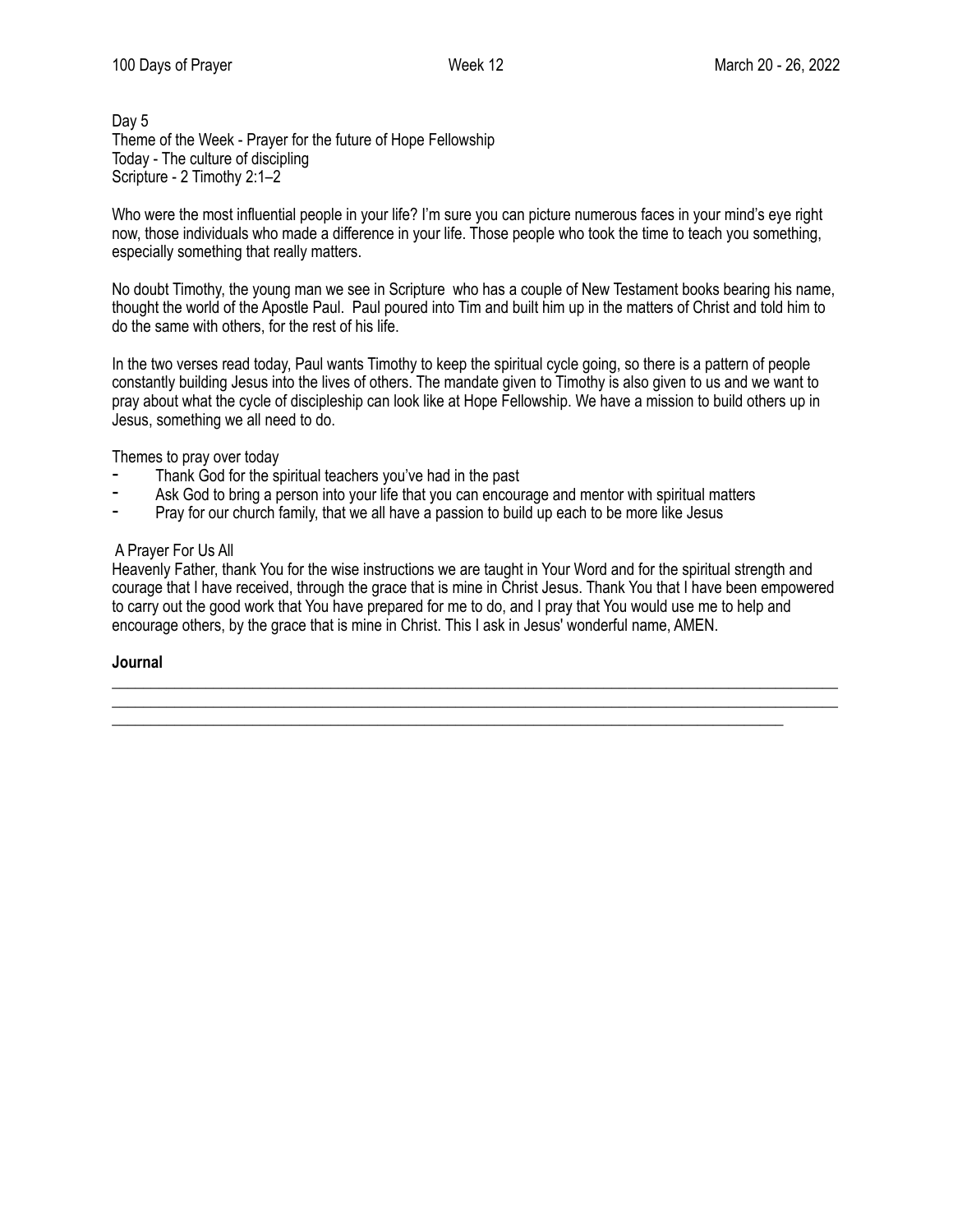Day 6 Theme of the Week - Prayer for the future of Hope Fellowship Today - The future of missions Scripture - Hebrews 13:15-16

The author of Hebrews gives us the gentle reminder to not forget to do good and share with others. Since Day 1 of Hope Fellowship, there has been a mission segment to this church. We give financially to local, national and a global causes. We have supported various mission trips with a few dollars and some prayer, but is it time to think outside of the traditional box when it comes to missions?

Today we want to pray about that? How can be more engaged? Prayerful? Aware? Missional in a local way? Remember how verse 16 of Hebrews 13 ended, 'for with such sacrifices God is pleased.'

We, I believe, want to please God and show and tell this world about the Good News of Jesus.

Themes to pray over today

- Ask God for ideas on how we as a church can be more aware of our current mission undertakings
- Pray about how we can be missionary minded locally
- Pray for Fresh Start Maternity Support, Teen Challenge, Youth for Christ, Spiritual Rock Church n(NFLD) and the Rodgers with New Tribes Mission

#### Prayer for us all today

Dear Lord, thank you for the abundance of blessings you've freely offered me. May I offer sacrifices pleasing to you. Give me the eyes to see the need and the heart to do good, sharing what I have. Help me to not hesitate, but be quick to sacrifice for another in need. Amen.

\_\_\_\_\_\_\_\_\_\_\_\_\_\_\_\_\_\_\_\_\_\_\_\_\_\_\_\_\_\_\_\_\_\_\_\_\_\_\_\_\_\_\_\_\_\_\_\_\_\_\_\_\_\_\_\_\_\_\_\_\_\_\_\_\_\_\_\_\_\_\_\_\_\_\_\_\_\_\_\_\_\_\_\_\_\_\_\_\_\_\_\_\_ \_\_\_\_\_\_\_\_\_\_\_\_\_\_\_\_\_\_\_\_\_\_\_\_\_\_\_\_\_\_\_\_\_\_\_\_\_\_\_\_\_\_\_\_\_\_\_\_\_\_\_\_\_\_\_\_\_\_\_\_\_\_\_\_\_\_\_\_\_\_\_\_\_\_\_\_\_\_\_\_\_\_\_\_\_\_\_\_\_\_\_\_\_

\_\_\_\_\_\_\_\_\_\_\_\_\_\_\_\_\_\_\_\_\_\_\_\_\_\_\_\_\_\_\_\_\_\_\_\_\_\_\_\_\_\_\_\_\_\_\_\_\_\_\_\_\_\_\_\_\_\_\_\_\_\_\_\_\_\_\_\_\_\_\_\_\_\_\_\_\_\_\_\_\_\_\_\_\_\_